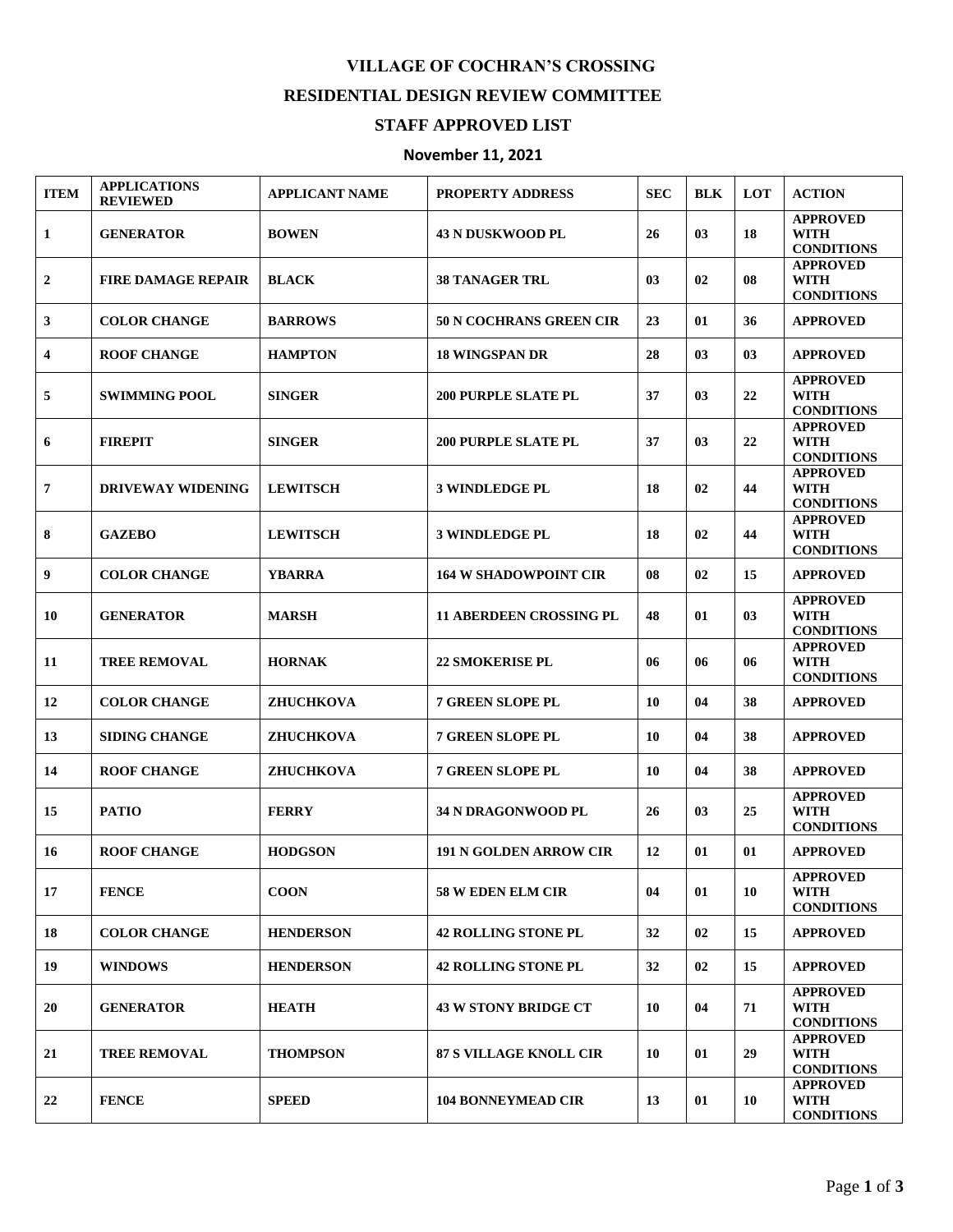| 23 | <b>FENCE</b>                      | <b>HOGUE</b>      | <b>50 W PLACID HILL CIR</b>    | 03 | 01 | 14  | <b>APPROVED</b><br>WITH<br><b>CONDITIONS</b>        |
|----|-----------------------------------|-------------------|--------------------------------|----|----|-----|-----------------------------------------------------|
| 24 | <b>SPA</b>                        | <b>HOGUE</b>      | <b>50 W PLACID HILL CIR</b>    | 03 | 01 | 14  | <b>APPROVED</b><br><b>WITH</b><br><b>CONDITIONS</b> |
| 25 | <b>FENCE</b>                      | <b>PARK</b>       | <b>111 N SUMMER CLOUD DR</b>   | 28 | 05 | 03  | <b>APPROVED</b><br><b>WITH</b><br><b>CONDITIONS</b> |
| 26 | <b>FENCE</b>                      | <b>WOLFORD</b>    | <b>44 TANAGER TRAIL</b>        | 03 | 02 | 11  | <b>APPROVED</b><br><b>WITH</b><br><b>CONDITIONS</b> |
| 27 | <b>WINDOWS/DOORS</b>              | <b>SAMMER</b>     | <b>30 SHEARWATER PL</b>        | 04 | 05 | 36  | <b>APPROVED</b>                                     |
| 28 | <b>ROOF CHANGE</b>                | <b>FERNANDEZ</b>  | <b>20 SILVER ELM PL</b>        | 01 | 03 | 72  | <b>APPROVED</b>                                     |
| 29 | <b>FENCE</b>                      | <b>WILCOX</b>     | <b>54 COLBROOK CIR</b>         | 25 | 02 | 09  | <b>APPROVED</b><br><b>WITH</b><br><b>CONDITIONS</b> |
| 30 | <b>GENERATOR</b>                  | <b>SALCETTI</b>   | <b>30 PALMER CREST CT</b>      | 55 | 03 | 07  | <b>APPROVED</b><br><b>WITH</b><br><b>CONDITIONS</b> |
| 31 | <b>GENERATOR</b>                  | <b>EDGERLY</b>    | <b>15 GANNET HOLOW PL</b>      | 01 | 03 | 65  | <b>APPROVED</b><br><b>WITH</b><br><b>CONDITIONS</b> |
| 32 | <b>FENCE</b>                      | <b>YOUNG</b>      | <b>9 WANDFLOWER PL</b>         | 04 | 04 | 124 | <b>APPROVED</b><br><b>WITH</b><br><b>CONDITIONS</b> |
| 33 | <b>BATHROOM</b><br><b>REMODEL</b> | <b>YOUNG</b>      | <b>9 WANDFLOWER PL</b>         | 04 | 04 | 124 | <b>APPROVED</b><br><b>WITH</b><br><b>CONDITIONS</b> |
| 34 | <b>FRONT DOOR</b>                 | <b>YOUNG</b>      | <b>9 WANDFLOWER PL</b>         | 04 | 04 | 124 | <b>APPROVED</b>                                     |
| 35 | <b>GENERATOR</b>                  | <b>BENHAM</b>     | <b>54 MEADOWRIDGE PL</b>       | 33 | 01 | 25  | <b>APPROVED</b><br><b>WITH</b><br><b>CONDITIONS</b> |
| 36 | <b>COLOR CHANGE</b>               | <b>DZIERLENGA</b> | <b>103 N BONNEYMEAD CIR</b>    | 13 | 02 | 09  | <b>APPROVED</b>                                     |
| 37 | <b>WINDOWS</b>                    | <b>FRANCIS</b>    | 7 WINDRIDGE PL                 | 28 | 03 | 11  | <b>APPROVED</b>                                     |
| 38 | <b>ROOF CHANGE</b>                | <b>TYREE</b>      | <b>15 LYRIC ARBOR CIR</b>      | 38 | 02 | 12  | <b>APPROVED</b>                                     |
| 39 | <b>COLOR CHANGE</b>               | <b>DULANEY</b>    | <b>67 W SUMMER STORM CIR</b>   | 31 | 03 | 42  | <b>APPROVED</b>                                     |
| 40 | <b>TREE REMOVAL</b>               | <b>SUMANTH</b>    | <b>123 E MISTYBREEZE CIR</b>   | 01 | 05 | 21  | <b>APPROVED</b>                                     |
| 41 | <b>TREE REMOVAL</b>               | <b>DOYLE</b>      | <b>27 ABERDEEN CROSSING PL</b> | 48 | 01 | 07  | <b>APPROVED</b><br><b>WITH</b><br><b>CONDITIONS</b> |
| 42 | <b>FENCE</b>                      | <b>STILES</b>     | <b>132 W BONNEYMEAD CIR</b>    | 13 | 01 | 03  | <b>APPROVED</b><br><b>WITH</b><br><b>CONDITIONS</b> |
| 43 | <b>TREE REMOVAL</b>               | <b>WILLIAMS</b>   | 50 BRIDGEBERRY PL              | 22 | 02 | 12  | <b>APPROVED</b>                                     |
| 44 | <b>TREE REMOVAL</b>               | <b>ANTHONY</b>    | <b>23 SKYLAND PL</b>           | 06 | 06 | 23  | <b>APPROVED</b><br><b>WITH</b><br><b>CONDITIONS</b> |
| 45 | <b>FENCE</b>                      | <b>ANTHONY</b>    | <b>23 SKYLAND PL</b>           | 06 | 06 | 23  | <b>APPROVED</b><br><b>WITH</b><br><b>CONDITIONS</b> |
| 46 | <b>DRIVEWAY</b>                   | <b>TAMAS</b>      | <b>15 SUMMITHILL PL</b>        | 10 | 02 | 32  | <b>APPROVED</b>                                     |
| 47 | <b>PATIO</b>                      | <b>TAMAS</b>      | <b>15 SUMMITHILL PL</b>        | 10 | 02 | 32  | <b>APPROVED</b>                                     |
| 48 | <b>PLAY STUCTURE</b>              | <b>TAMAS</b>      | <b>15 SUMMITHILL PL</b>        | 10 | 02 | 32  | <b>APPROVED</b>                                     |
| 49 | <b>SOLAR COLLECTORS</b>           | <b>JENKINS</b>    | <b>6 FLAGSTONE PATH</b>        | 42 | 02 | 05  | <b>APPROVED</b><br><b>WITH</b><br><b>CONDITIONS</b> |